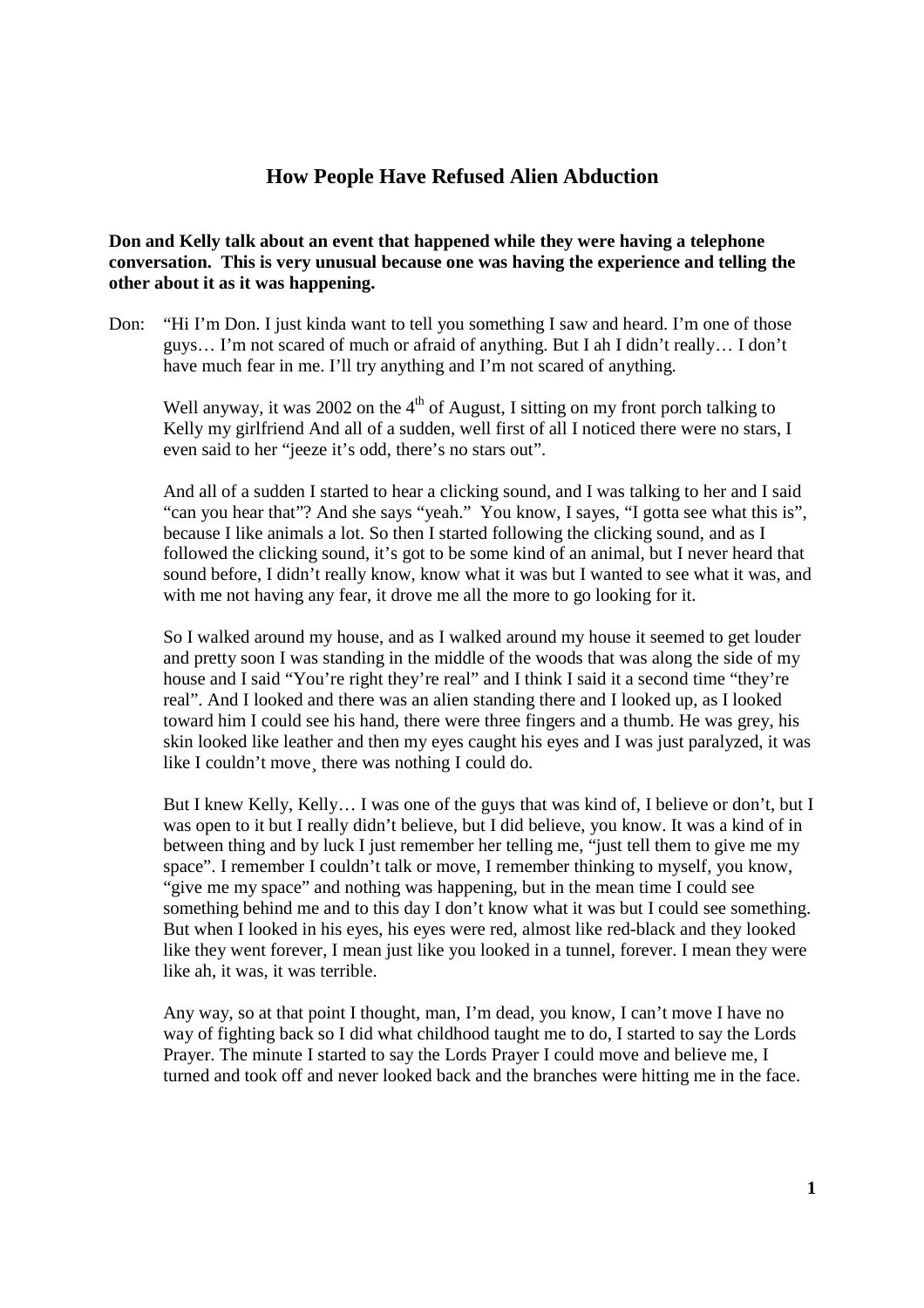I just booked it to my house, you know, and I was talking to her on the phone yet and I rounded the corner, just as I rounded the corner of the house, all of a sudden then was a real bright light, like it just lit up the yard and I could see across the street and I lived out in the country so and it really lit up, but it was only for a split second and then I got into my house. I was, I think it was the first time in my life that I felt fear, scared, I mean I've never ever , I mean I was scared. And I was talking to her. She was giving me things all the way through, like "don't go" and I said, "I just got to see what kind of animal this was" and stuff like that. Then after I was in the house, I came back out side and we were talking, you know, I shaking, I was sick to my stomach, I remember I didn't feel good, and I looked up and there were stars. I'm going to let her tell some of the stuff that we were talking on the phone, some of the stuff because I don't remember some of it and I think that'll kind of clarify.

Kelly: I was talking to Don on the phone and we first starting hearing the noises it was a combination of clicking and chirping and it got louder and louder, it was something we'd never heard before so it frightened me, I didn't know what it was. I kept telling him to go back in the house, but he was determined to figure out what it was and he went around to the back yard and then he said to me "Kelly, this is really weird and I said "what's weird?". "Oh I see them it's got red eyes, it's really weird" then he suddenly got just said "Kelly, they're real, tell me what to say, I forgot what you told me to say."



And as soon as he said "they're real I just froze." I knew what he was encountering and my first instinct was to slam the phone down and distance myself from it because I was so frightened. But I knew that by doing that he was alone and there was no one to help him.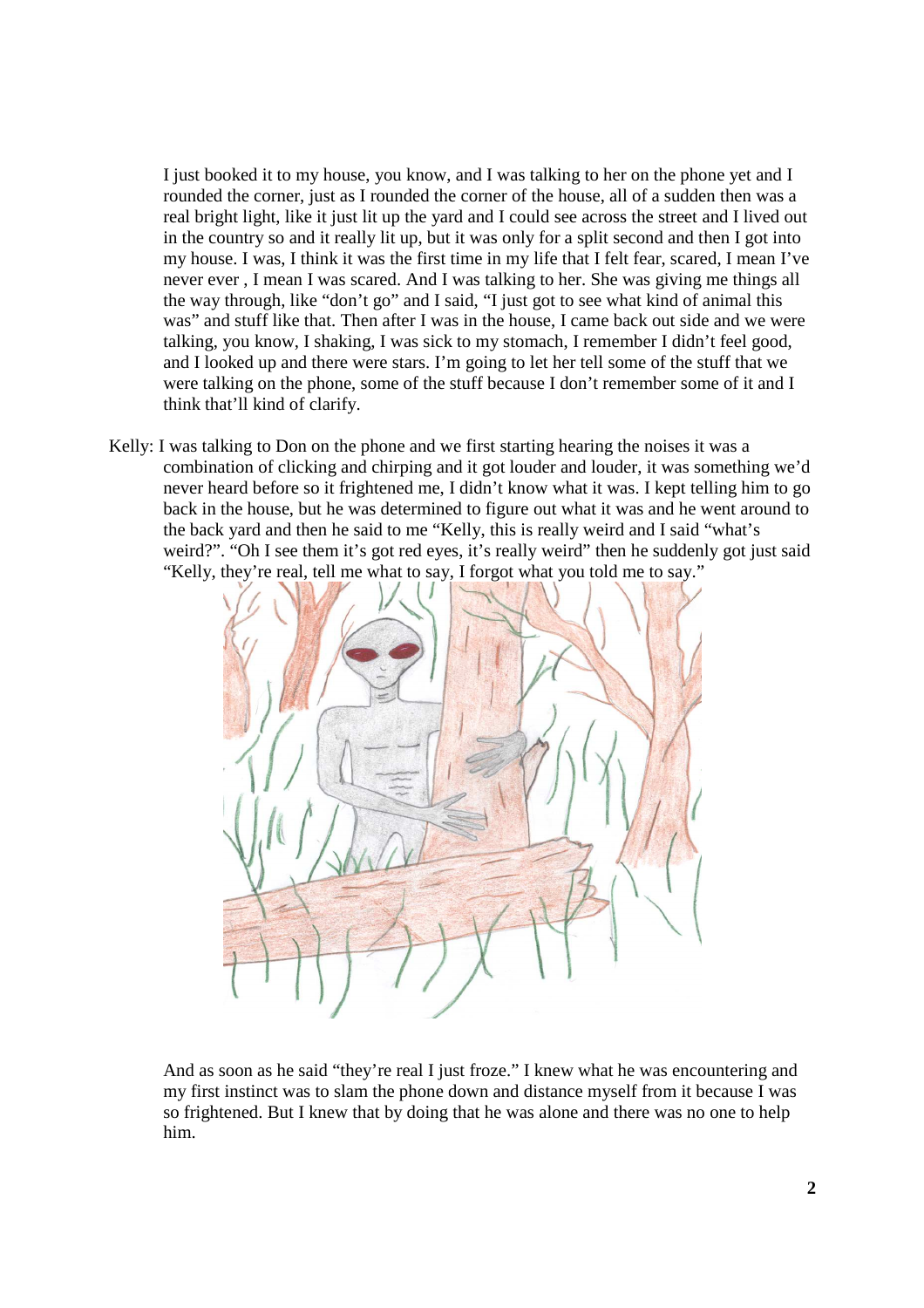I couldn't call 911 and send them over, so I stayed on the phone and told him to tell them to leave his space and to draw the light of God to him which he tried to do but as he was trying to talk his voice, they had him frozen and his voice wouldn't come out. It's like when you're trying to yell and you can't and when he finally did speak it was like in slow motion and then it cut off and there was no noise and I didn't hear anything.

After a few minutes, after that I was just calling into the phone Don, Don what's going on? For several minutes I heard nothing which frightened me because I didn't know what was going on. Then suddenly he came back on the phone, this was after he said the Lords Prayer and they released him and he was running out of the woods and he said "I can move. I'm heading out of the woods" he was talking on the phone to me and I said "get in the house just get in the house". But he got out of the woods I remember him saying "I'm out of the woods and I 'm in the front yard" and then we continued to talk but he (Kelly then turns to Don and asks if he stayed outside or if he went into the house and he replied that he went into the house.) He went into the house because he was very upset and then we continued to talk and he came back outside and he said that stars were back and we both noticed that there was just dead silence. He lives right next to the woods and there were no night noises, no crickets chirping no frogs. There's always night noises out there of the critters, there was nothing, it was just total silence and I was really scared and so I went the next day and talked to the Lightside people about it. Don wants to tell you something else.

Don: Well after this happened, I didn't want to talk about it, I didn't want to even mention it, I didn't want to think about it. I told her I didn't want to talk about it; I didn't want to think about it and just didn't want nothing to do with it.

And then it was like she wouldn't come over to my house. And about two weeks later she decided to come over to my house and it was during the day this time and we were talking, it was one of the first times after that I was willing to talk about it and it was just starting to get dark and she didn't want to be there after dark. I had a picture that I had drawn and I showed her the picture of it and that was about it, you know, we were discussing it. It started to get dark so we started to go to her house because she didn't want to be there after dark, she was scared, I was, I was I mean I never felt fear like that in my life and I still don't like talking about it. Well anyway, so we got in the car and we drove off. Well we got halfway down the road and I had forgotten my medicine and so well anyway I remember I was coming back and when I was coming back or got to my house and there were two messages on the machine, you know, I'd check it and one message was from a person and the other message was nothing but the clicks, it was just the clicks as plain as day. As soon as I heard the clicks, what I wish I wouldn't have done now, I hit the erase button, you know, they were on the phone which made me feel like, which made me keep quiet for along time, because it was like telling me not to talk about them anymore and that's how I felt.

And I didn't and well that was in the summer of 2002 and this is basically the first time I really ever talked in front of people.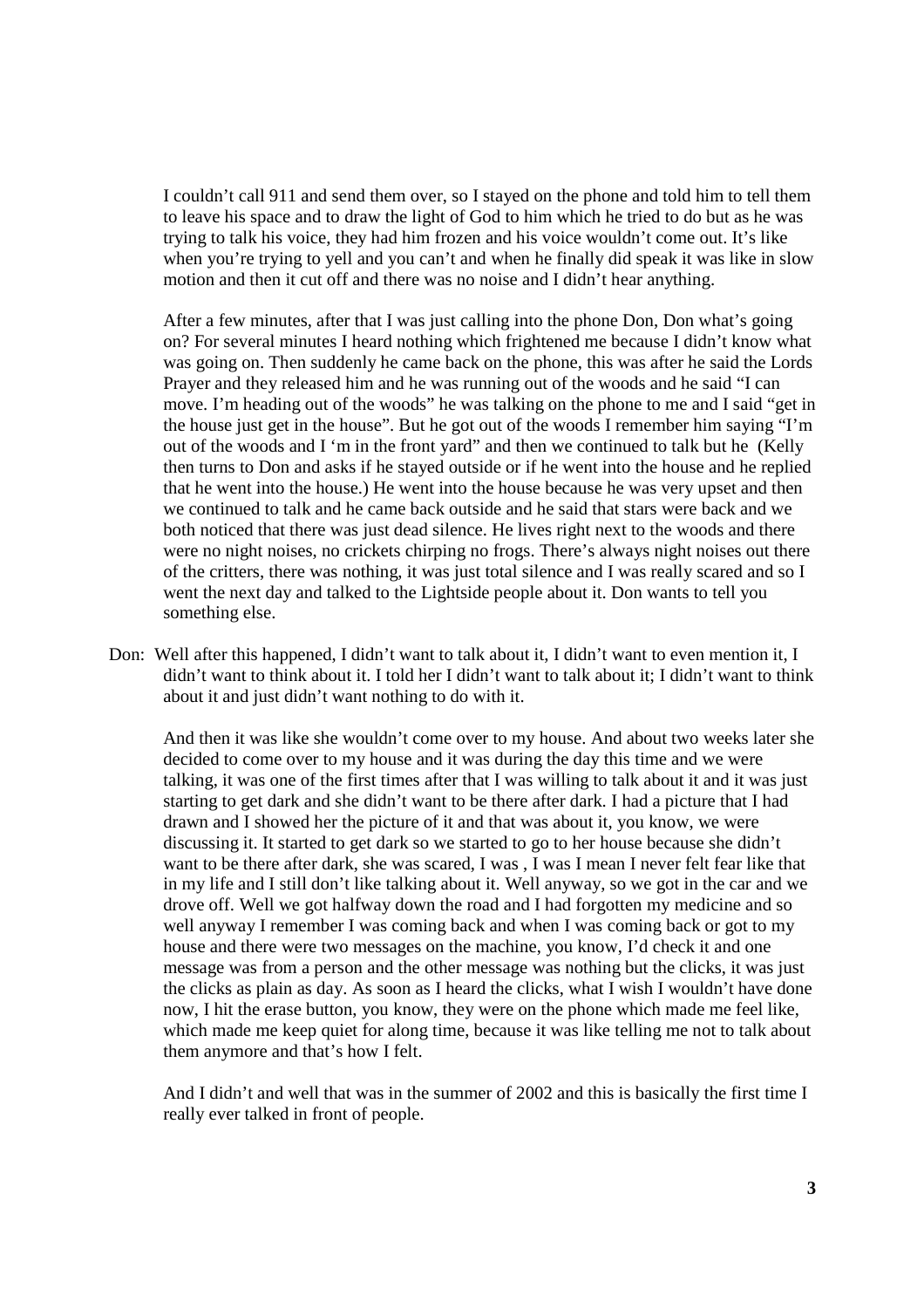I talked a few people about it but never a lot but it was, but I was one that always said "boy I wish they'd, a tough guy like me, well I wish they'd just come and take me, you know, I wish they'd come and get me right now." And she'd say to me "yeah, they'd come and take you and you wouldn't be talking so smart." Well needless to say I don't say that any more.

But and then, since then the picture, I don't know, I've moved to Green Bay, but I knew where the picture was and for some reason that day I was just going to look at it again. I went to get it, I knew right where the folder was, I opened up the folder and the picture was gone. But the picture doesn't really matter because I have it burnt in my brain. I mean I'd have no trouble drawing it again. But that's the only experience I've ever had and I pray I never have another one. I don't want another one. And I hope there are no signs or nothing that occurs because of this, but I do know that God will get me out of it and I guess that's all I have to say.

Kelly: When we were leaving Jon's house and heard the clicking on the machine I was just ready to open the door to leave and we both heard it at the same time and I just froze. So did he and stopped the machine and he played it again and then he quickly erased it and we got out of there, fast! We were going down the road and he remembered he'd forgotten his pills and it was getting dark by now and I was scared and I just wanted to get back to Appleton and as far away from there as we could and he kept saying "why don't you turn around, why don't you turn around I've got to go back" and I'm thinking how am I going to get out of this, there's no way I'm going back there. I was going to have him let me out of the car under a street light, just stay there then he could go back and get the pills and pick me up but I didn't want to be left all alone.

So I went back and I stayed in the car while he went back in the house to get the pills. I kept the car in reverse in case I heard any little noise I was getting out of there. But nothing happened when we went back that was before we left the house that's why we were so frightened to go back there. We both looked at each other in the house and said well that's just a glitch, but we both knew it wasn't, but he didn't want me scared and I didn't want him scared. So we said that, but as soon as we got down the road and said "that was them, that was no glitch" and we were heading out of there. And then we went and saw the movie "*Signs"* and if any of you have ever seen the movie "*Signs"* there's a part where the alien is standing in the living room holding the boy and it makes this noise. And the noise that the alien makes is very close to what we heard. It's about as close as you can come. It's not exact but it's very, very close to what we heard. And for a long time after that experience, because of the clicking and chirping whenever it was hot I'd close all my windows because I heard the crickets out there I was afraid they'd get louder and louder. I didn't have air but I spent many a hot night with all my windows closed just because I was afraid of the sound. But this guy is one that always said "I wish they'd land in my back yard. I'd just hop on board" and I'd just say to him "no you don't: and now he knows what I was talking about.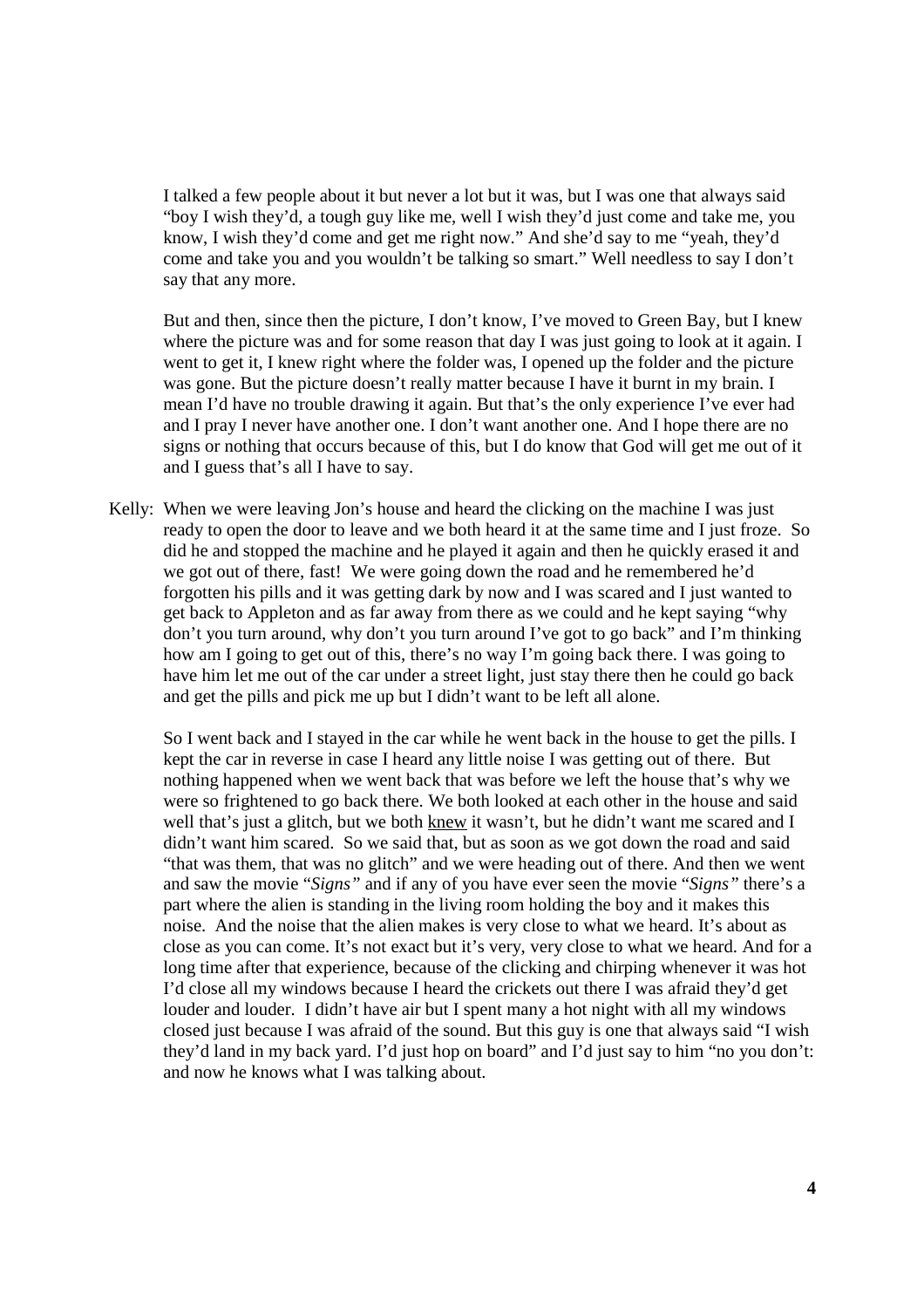A short time later Don told us he remembered some facts that he forgot to say because he was so nervous. He wanted to tell them, so what follows is the rest of his story.

Don: One of the things I left out, once I left the woods and got into my house I seen on my wrist (he's showing his left wrist palm side up and pointing to the side of it while explaining.) I seen on my wrist four little cuts maybe an eighth inch long. They were in a perfect square and they weren't scrapes, they were eight inch cuts.

The other thing I forgot to say was when I did come in… I was a little embarrassed to say, I did come in and the first thing I did was threw up. I threw up because I had so much fear in me at the time that I just threw up and I was sick to my stomach. It was fear, scared and I never felt fear like that in my whole life.

And then also when I was following the clicks when I went into the woods, it's a real thick woods, I never felt a branch hit me, nothing, I just kept following the clicking and after when I broke the spell by saying The Lords Prayer and could move again I could feel the branches hitting me all over the place. So how I got in there without touching a branch I'll never know, it's almost an impossible thing to do if you know these woods."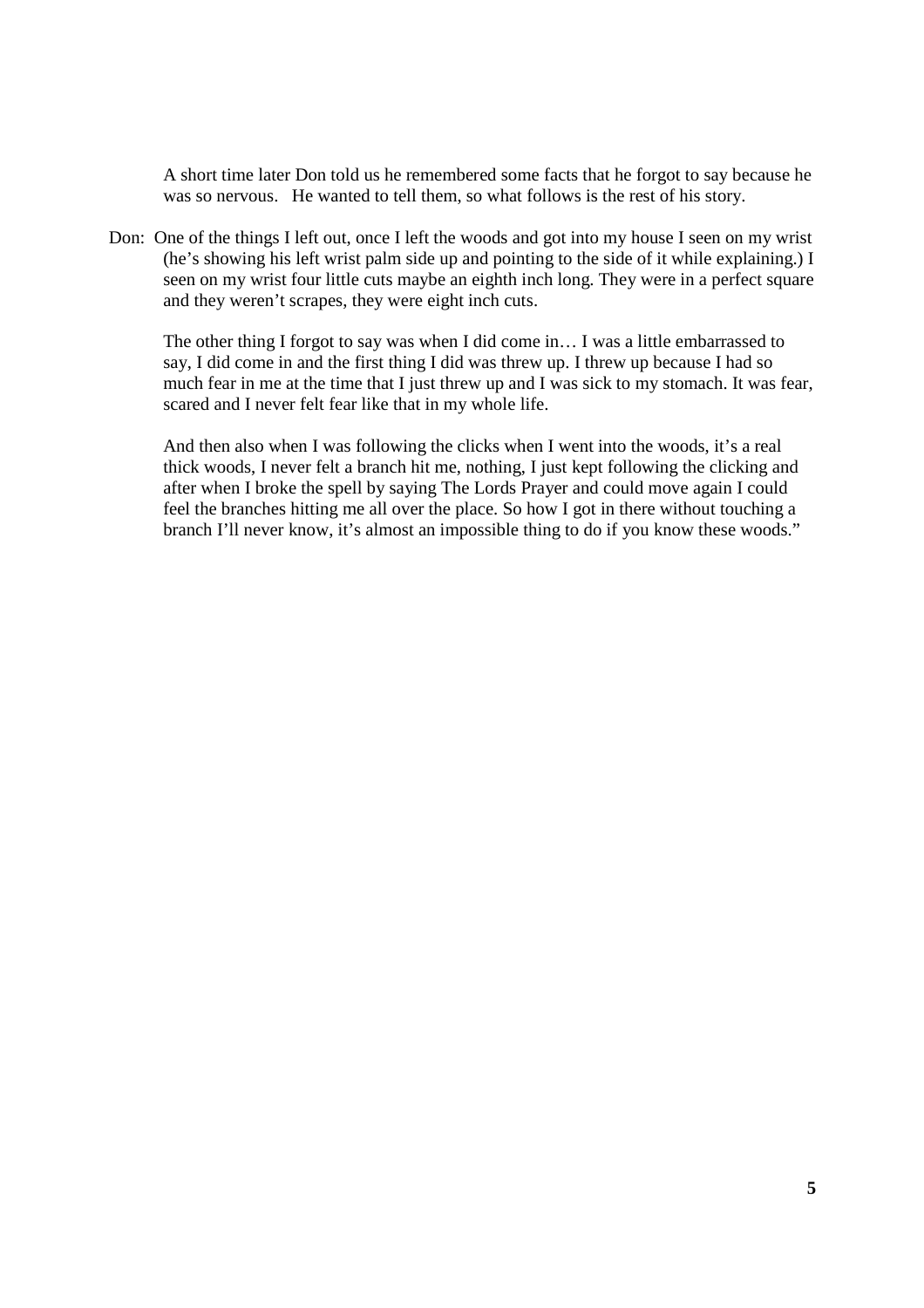## **The following is Dawn's alien abduction resistance story in her own words:**

"Umm…I have really never talked about what has happened to me, or my family. And Sandy asked me to come and tell my story, even though it was really, really scary. My belief in God protected us, I truly believe that.

I'm a single mother with two children. At the time my daughter was four and my son was two. My first experience happened about 13 years ago.

I went to bed one night, it was about eleven o'clock and the kinds were asleep. And all of a sudden I had this unbelievable negative feeling that there was a negative presence that actual, it overwhelmed me.

It scared me so much that I tried to move and couldn't move. I immediately started praying to God, "Please let me move, let me get my body out of this bed" and I did. I forced myself to get up and go across the hall and I saw my daughter.

(Long deep inhale and exhale) God this is unbel…I don't really talk about this a whole lot because it was just very traumatic for me. But there was a light shining down upon her. And all around her were these things, aliens, whatever. Actually I had never seen one or had researched aliens. This, these were things in my daughters room, and they were evil and when I touched one of them, they left. Next thing I remember is in my bed and I jumped out of bed and I ran to check my children and they were fine.

The next day I called Sandy because this is on a different level. It's not something that I could come up to and say, "Your not coming in my house anymore." The only way that you can fight these people is through your relationship with God, with Jesus, with whomever you believe in. Praying and being solid in your belief. We also blessed my house. Went around, blessed my house. And for a very, very many years I didn't have any more, they stayed out of my home. They stayed out of our lives.

Unfortunately a couple of months ago, my daughter is now eighteen. She came to me one morning and said, "Mom I don't want to sleep in my bedroom anymore." And I said, "Well what happened?" And she said, "There's something in there. There was a presence in my room," and that's all she told me to begin with and I was like, okay. She's like, "Mom its evil." And I said "Fine, lets get a crucifix, we'll put it in your room." And I have a huge one that has a light on it and I put a candle in there and it burned all night long which was kind of amazing to me because it was a six hour candle and twelve hours later it was still lit. I believe God was watching over her that night.

So the next night she would go to bed, light her candle everything was fine. Did I believe that she had actually seen something? It didn't matter. She believed it, whether I saw it or not, she is very spiritual. She prayed. She felt good.

So a couple of weeks later she was gone and I was home alone in my home and it was about 7:00 o'clock at night and I'm on my computer working. And all of a sudden I see this thing walking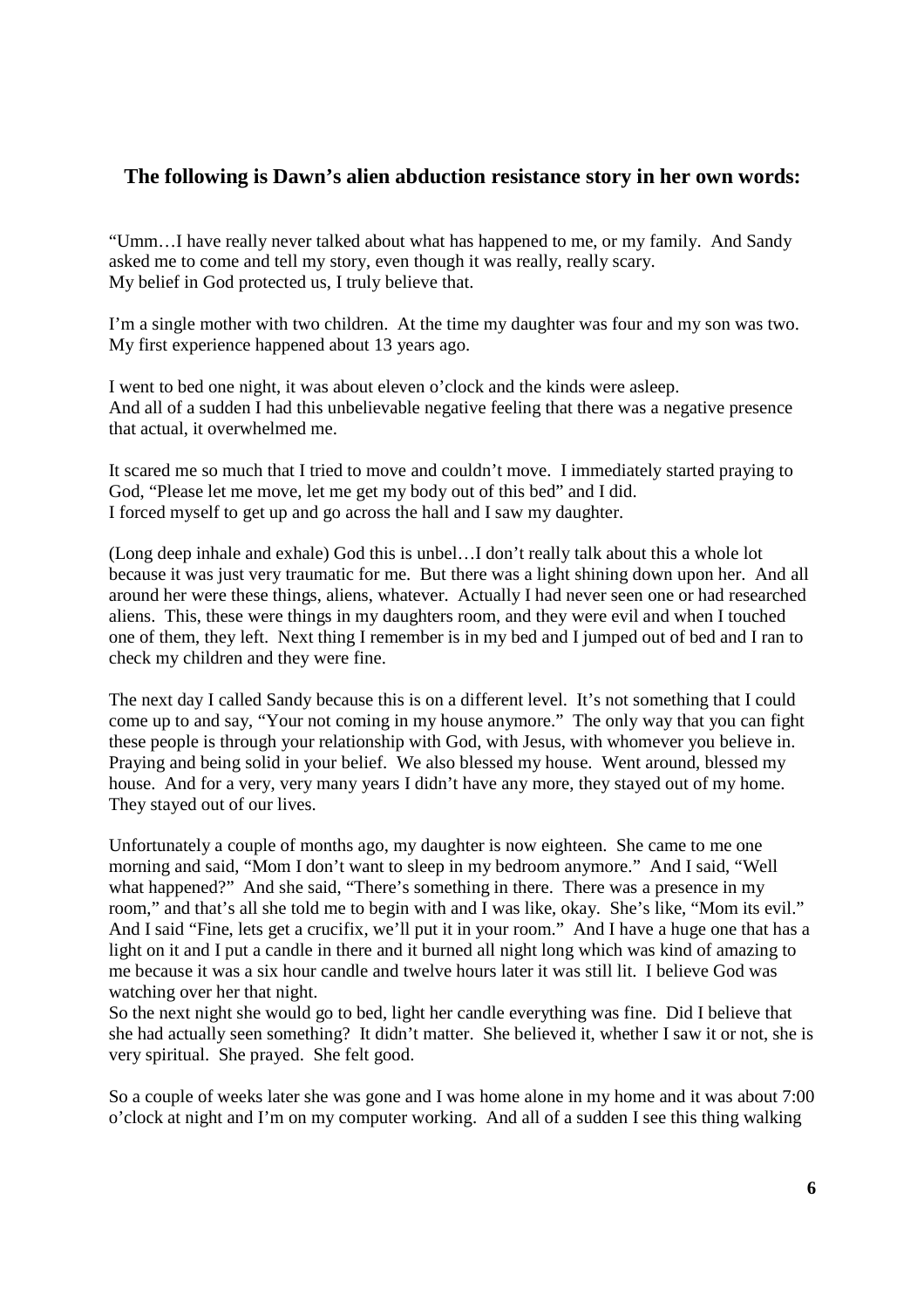through my house. And Heidi looks and sounds very much as to what was in our home. (For what they looked like go to the website www.shadows.ufo2u.com/ and click on the shadow people)

I did sit down with my daughter and asked her to really tell me what all happened after I saw this thing in my home. By the way, as soon I saw it, I began to pray and they, it didn't leave. I thought they would, but they didn't. So when I talked to my daughter she told me that it started with a dream that she had. It was a Friday night she said, she dreamt that she came home to our home. She has her own car, pulled in, came into the house and she saw something go down the hallway. She was afraid so she said in my dream I went back out in my car, and she said I didn't want to go in the house any more. She said she woke up the next morning and thought boy that was just a really strange dream. The next night she had the same dream.

This time when she woke up she saw a shadow figure in her corner of her bedroom. She closed her eyes. She said, "Mom, when I opened em' up, it had moved closer and it was closer to my bed. This time I closed my eyes, started praying to God and reached over and grabbed my cell phone and opened up the cell phone so there was light. And when she opened her eyes again it was gone. But she said she felt a bubble of light of God protecting her.

So again after she told me what really had happened and I had seen it we blessed our home again. We haven't seen anything for about a month now, which is good. I feel now the outside of my house is protected right now.

So if any of you have any experiences like this and your like me and your just trying to live your normal life and this weird stuff comes in every once and a while I believe that through prayer God helps and God protects."